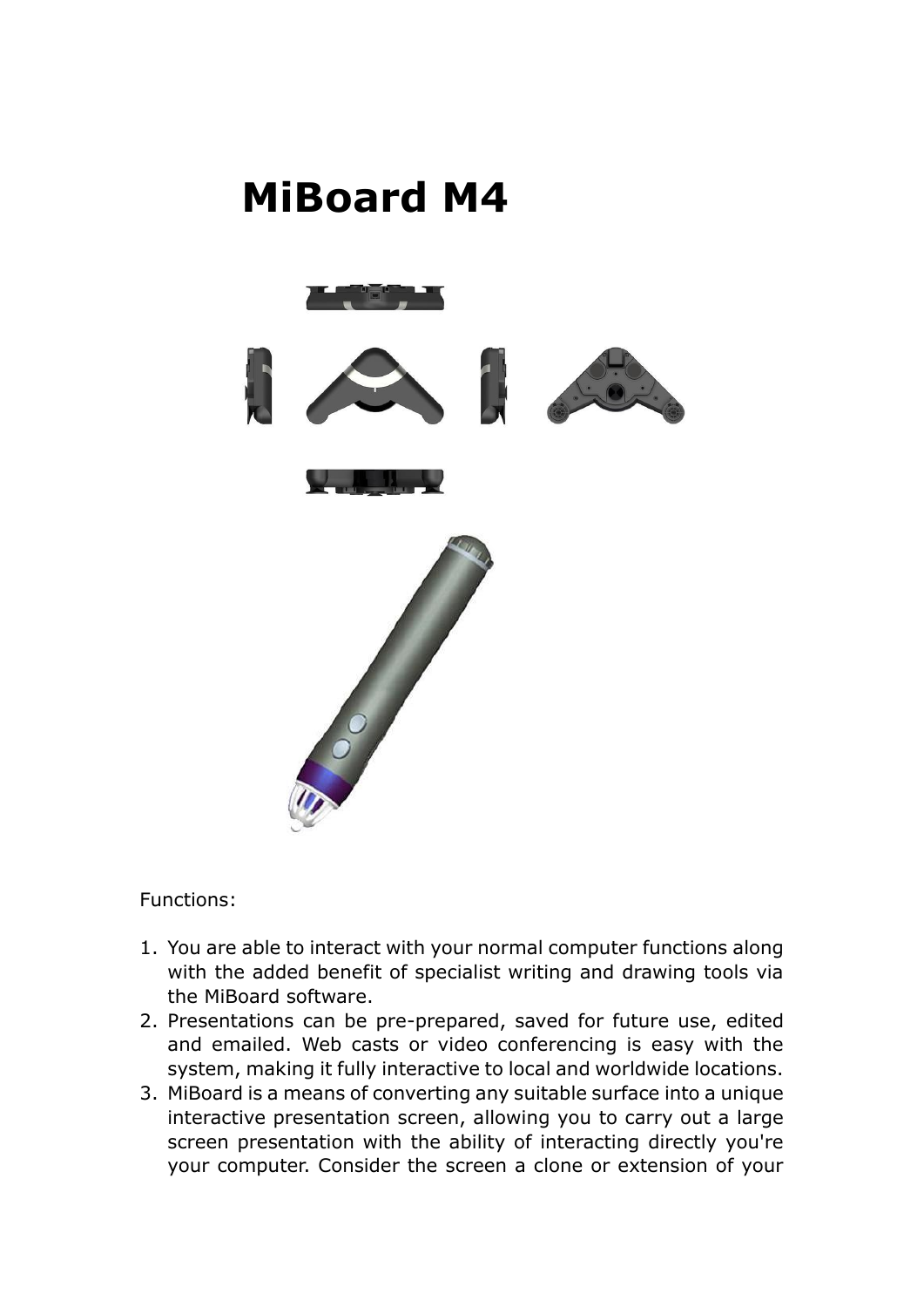computer or laptop allowing you to access all your applications along with added benefit of a comprehensive selection of writing, drawing aids and animation tools to enhance your presentations.

- 4. MiBoard software and hardware is easy to setup and learn, it does not need professional technology.
- 5. Users can define the main function in the tool bar, and also the toolbar can move to any place of the projection area to meet different teachers' requirements.
- 6. MiBoard software has strong functions, such as screen recorder, spotlight, Handwriting recognization, all kinds of pen and so on.
- 7. MiBoard hardware is protable enough to carry or lock in the desk.
- 8. Teacher can use the software to prepare the courseware at home without connecting the hardware.
- 9. Great senstive receiver makes it easy to write and draw.
- 10.Support up to 100 inch whiteboard.

Solutions:

The MiBoard System can be used in many areas including:

- •Teaching and Educational Establishments
- •Corporate and Business Presentations
- •Sport and Leisure Training
- •Military Training and Techniques
- •Conference Facilities and Auditoriums and many other applications

## **Standard components:**

 $1$ XMiBoard receiver (with permanent magnet)

1XStylus

1Xadhesive disk

1xCD whiteboard software 1XUSB cable (5M) Several pen tips